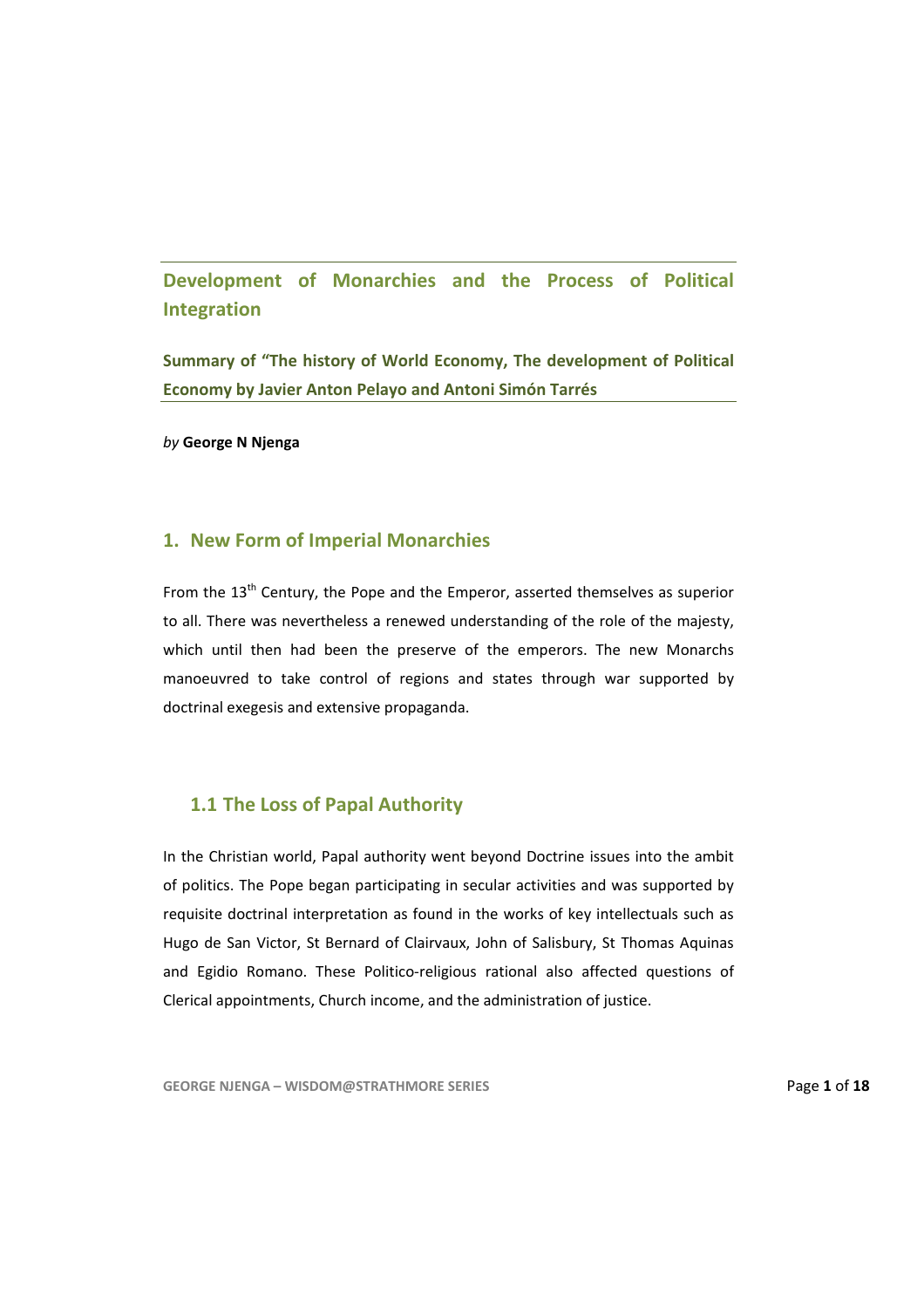Acrimony between the monarchs and the Pope was ignited. This acrimony undermined both authorities at different levels. The reason was simply that the Pope had both spiritual/moral authority and at the same time secular authority. When Philip IV of France asked the Pope to finance French wars the pope excommunicated the King rousing a widespread discontent. This together with the decampment of the Pope to Avignon, France, for seventy years (1309‐1377) resulting in a great schism of the church (1378‐1417), weakened papal authority. The  $15<sup>th</sup>$  century saw the Pope ceding authority of clerical appointments to Kings who now seemed to have taken the semblance of Caesero -Papists, i.e. they combined the two roles of King and priest at the same time. By 1523, Pope Adrian VI ceded perpetual authority of the appointment of Bishops and other clergy to Charles I, giving ample authority to the King over the Church clergy.

## **1.2 Decline of the Caesero‐Papist Claim**

The medieval kings had slowly become autocrats. The Christian - monotheistic environment, where the king was considered *"Rex Gratia Dei"‐ i.e. King by divine right,* rendered this claim sacred and holy. This was a thorn in the flesh of the Church especially during the reign of Pope Gregory VII (1073‐1085). The result was a direct confrontation with Kings whose authority over that of the church found ardent supporters in Engelbert of Admont, Dante, and Marsilio of Padua among others. The figure of the King slowly took the shape of absolutism, claiming independence from the any other authority outside his territory. The King became in his own territory *Vicarius Christi ‐* Vicar of Christ. The kings went on to impose the Roman law to support their claims to power and authority.

**GEORGE NJENGA – WISDOM@STRATHMORE SERIES** Page **2** of **18**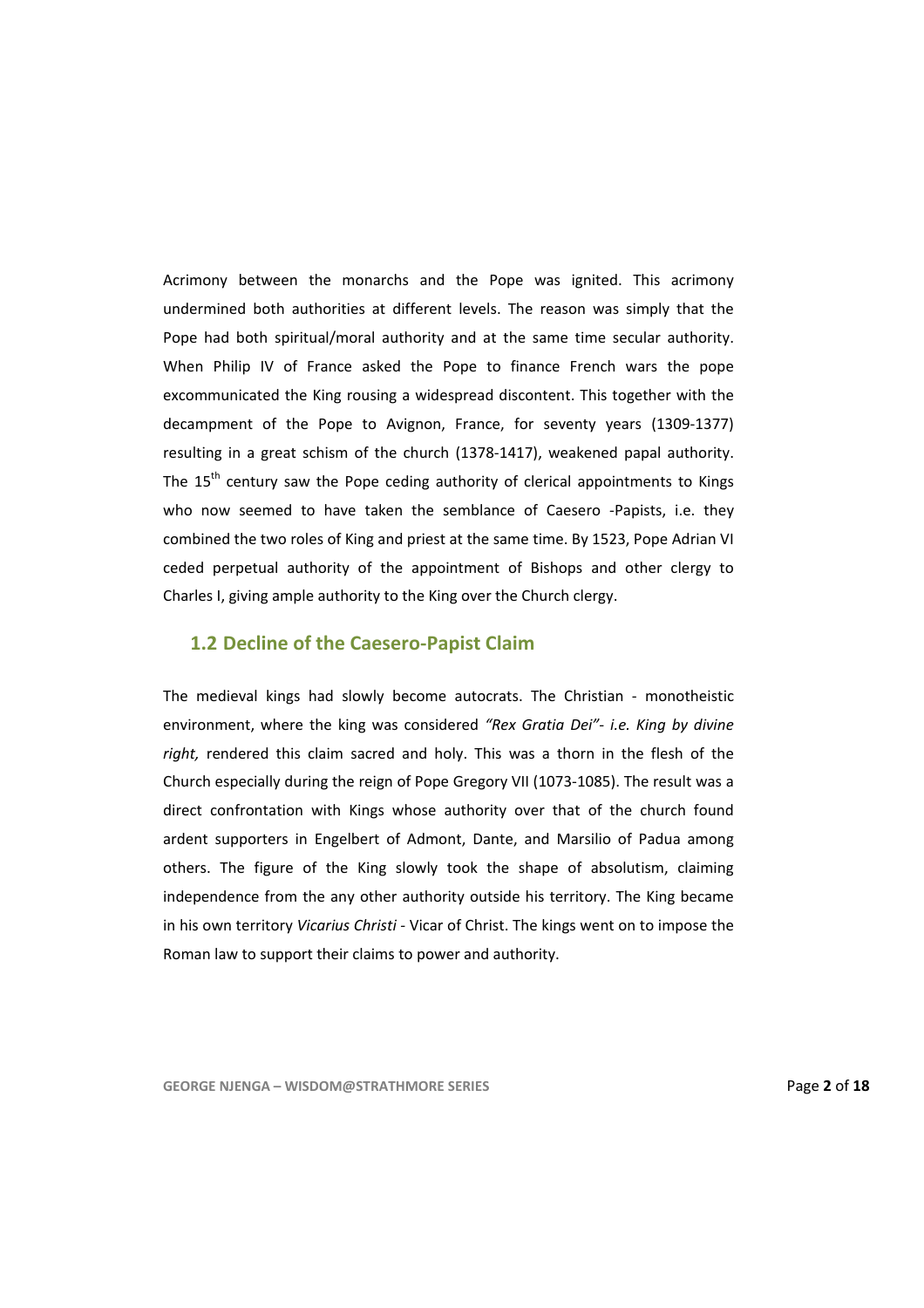# **1.3 Control of the Local Powers**

At the same time the Kings had to confront the problem of the disintegration of the feudal system. Insecurity grew with the onslaught of the Muslims, Mongols, Normans and Slavs. The King could not effectively defend the without ceding authority to the vassals. Each feudal territory therefore became quasi-autonomous. At times, the Vassals soon questioned the authority of the King. In the end there was a feeling of co-authority with the King in such a way that the Vassals saw the King as *Primum inter pares – the first of equals*. As long as the vassals saw in the King a ruler with a religious character, the situation still conceded to a contractual relationship represented first by the Feudal contract and then by the constitutionalism that developed in the urban areas.

In the cities thanks to Industrial development and commerce, there arose a new class of bourgeoisie – middle class - as a power which defended the rights of the merchants and the development of Industry. The kings manoeuvred to reinforce their power by supporting the emancipation of the urban cities from the Feudal lords and in turn subjected them to their rule by giving them ample autonomy and privileges. This happened in most of Europe except Italy where the cities became city‐states, autonomous and autocratic.

These new authority within an authority resulted in a complex form of government; such as the Spanish courts, the Diets in German states, parliaments in England and Société general in France. The lower governing bodies participated in the governance of the kingdom and the approval of extra‐ordinary taxes. A sense of national unity arose with the bourgeoisie taking the powers earlier reserved to the feudal lords. With the King combining both the public power and the supreme

**GEORGE NJENGA – WISDOM@STRATHMORE SERIES** Page **3** of **18**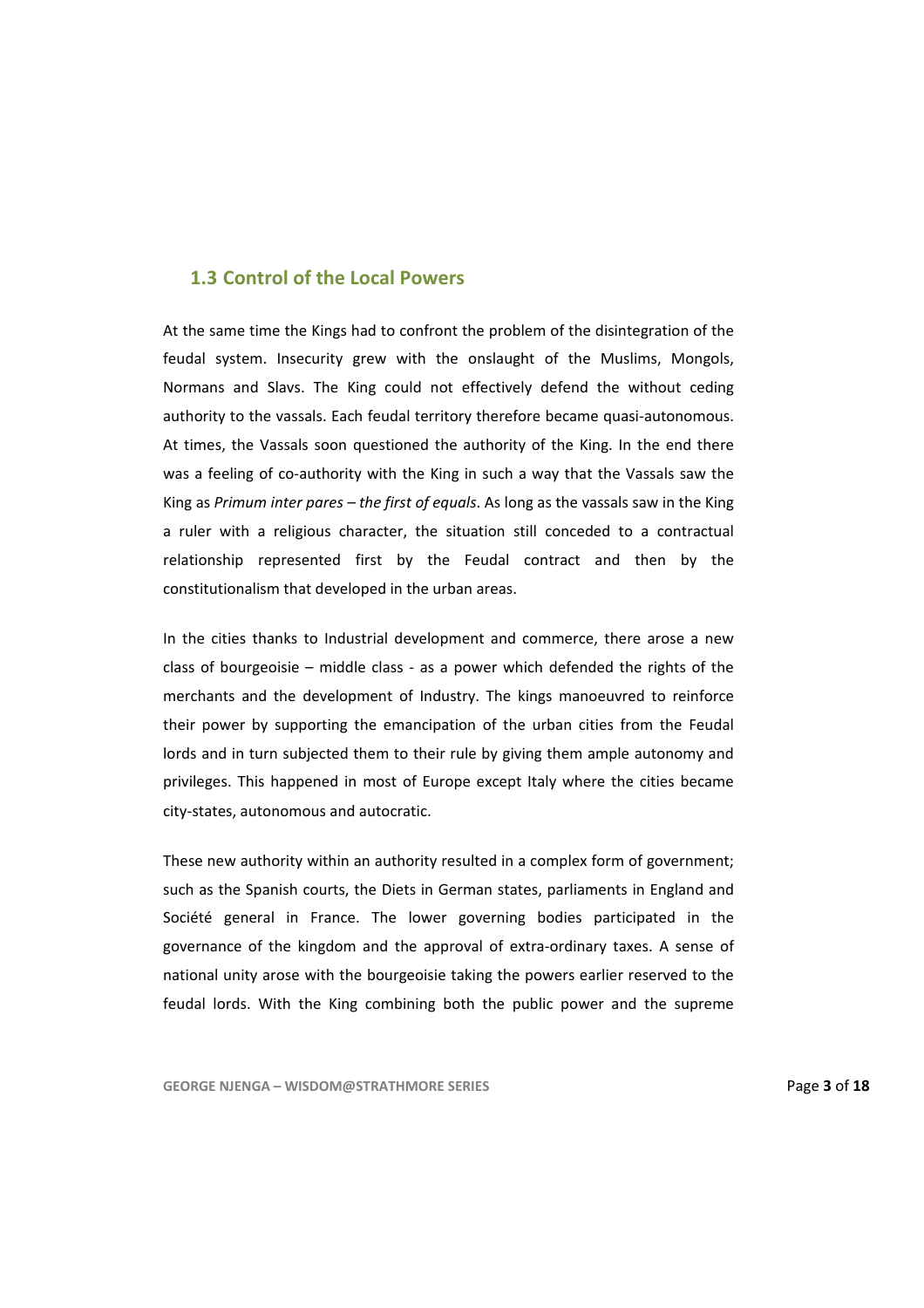sovereignty of a territory, the new administrative ensemble took the shape of a State. The governing structure was a fragile formula of tempered monarchical powers and parliaments where the nature of the King's power depended on how much control he had over the Parliaments.

# **1.4 The New Prince**

In Italy, the opulence and domination of rich families had made it impossible to have effective governance of the state. In Spain and France, as we have seen above, the nature of monarchical control of the state was extremely complicated by the rise of the Bourgeoisie. This exasperating condition of weak internal governance and weak exposure to foreign aggression, made Nicolo Machiavelli contemplate a new form of government which would take the nature of a Republican state. It would have as leader the *new prince* with absolutist tendencies as those exhibited by Fernando the Catholic. In his main work, *the Prince*, Machiavelli hated the French and Spanish domination of Italy but, he saw in them the new power necessary for internal control and unity of a nation against foreign aggression. This new government would be nourished by a powerful organisation of army and a diplomatic body. The latter two would be necessary ingredients of a powerful foreign policy.

According to Machiavellian preponderance the new Catholic king was to become simultaneously famous and a guest of honor of the profligate or perverse (The prince, chapter XVIII). He had to be a man of his word and preach peace and loyalty only when there was no possibility of the state or his reputation. If an aggressor, internally or externally, endangered both against the truth, then "*the end justified the means".*

**GEORGE NJENGA – WISDOM@STRATHMORE SERIES** Page **4** of **18**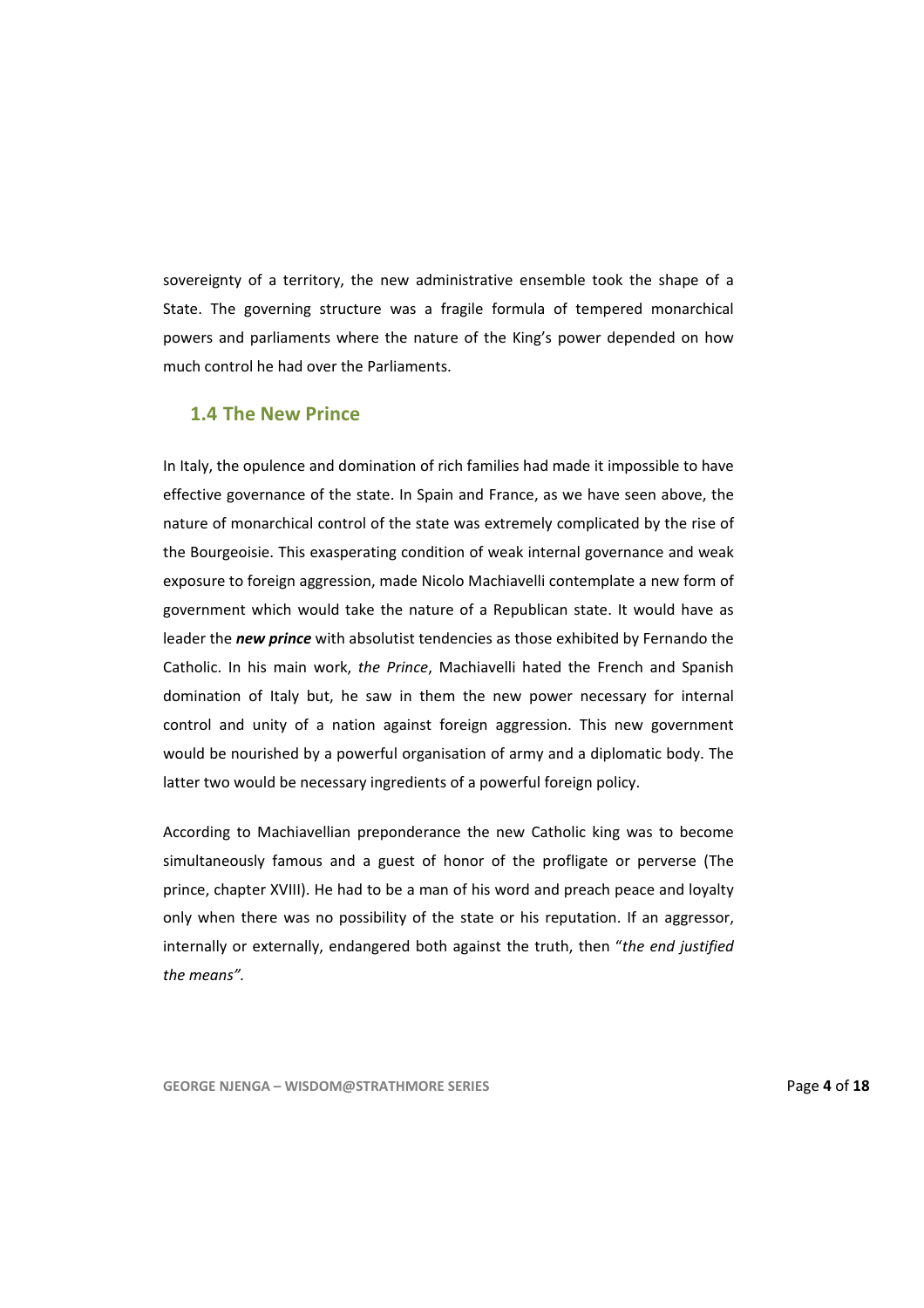Machiavellian principles were contested by Possevino, Botero, Gentillet or Ribadeneyra but the difficulties of state control internally and externally continued unabated. This resulted was the justification of the Machiavellian principle of "the rational of the State" in defense of religion. Absolute monarchists remained for a long time.

## **2. State Configurations and National Identity**

The tendency towards the constitution of great monarchies had continued since the decadence of the medieval age. In 1493 and 1532 France absorbed the vassalages of Burgundy and Britain respectively. Carlos V reunited under his person the inheritances of Isabel de Castile, Fernando de Aragón, Maximilian of Austria and Maria of Burgundy. The principality of Wales was united to England and submitted to its administration in 1536. Monarchies therefore presented a vast complex to dominions while at the same time maintaining privy constitutions. These constitutions translated into the existence of legislative bodies, legal regimes and particular institutional machinery. However, these did not obscure the widespread internal divisions of institution and political segmentation flanked by ethnic, cultural and linguistic plurality; nay in the fiscal preponderances as well. It is these divisions that made the new formation of the modern state difficult to integrate politically, institutionally, fiscally and territorially.

## **2.1 Mother Land and Nation: Nationals and Foreigners**

Although the word "patriotism" was used for the first time in the  $18<sup>th</sup>$  century, it certainly defines the political sentiments and ideas that arose during the formation of the first modern states. The intellectual and moral sentiments of nationhood

**GEORGE NJENGA – WISDOM@STRATHMORE SERIES** Page **5** of **18**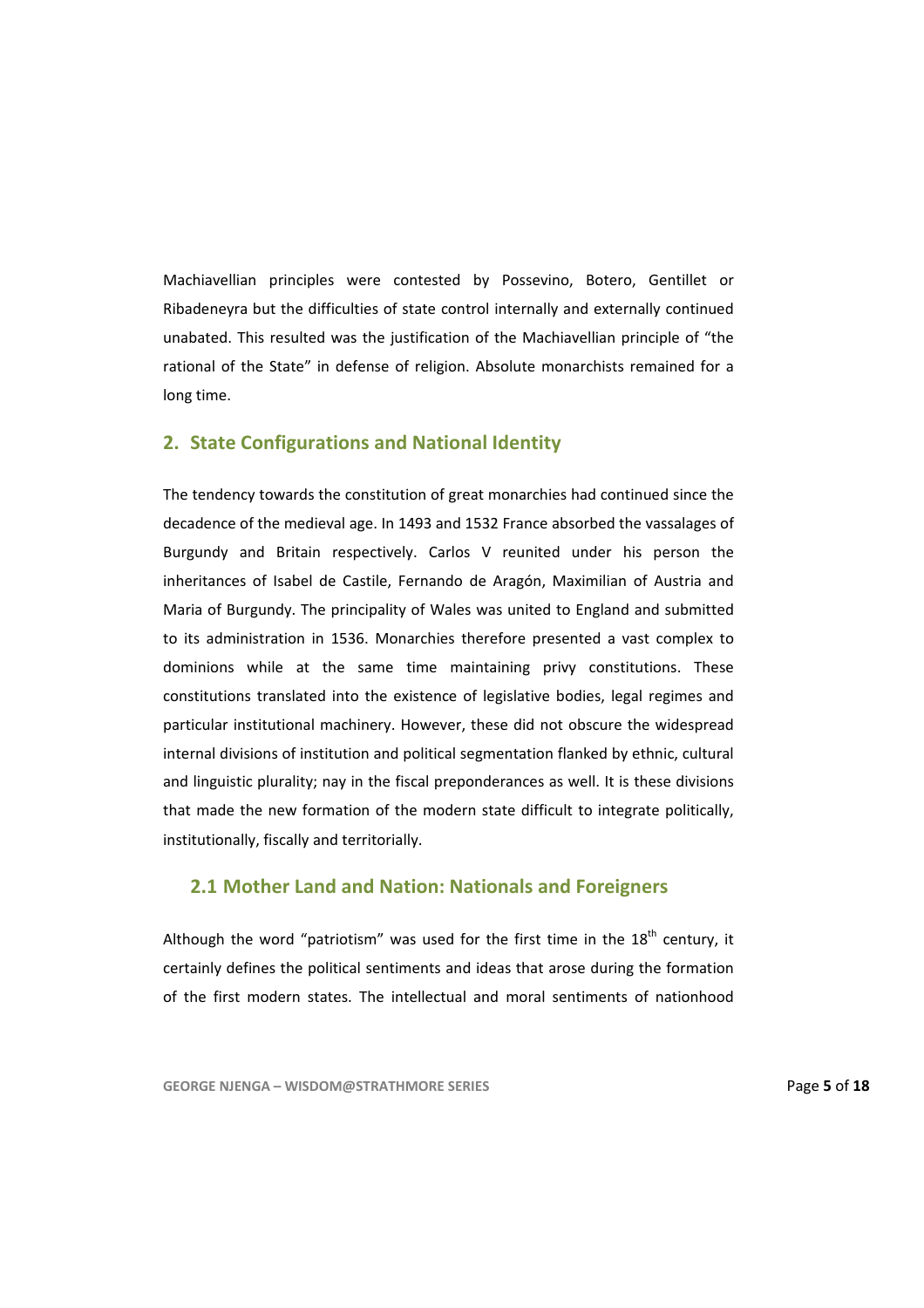during this period were well illustrated by Joan Benimelis, who acknowledged in his work, *"History of the reign of Mallorca"*, that "*among other obligations that men have, one and certainly not the least of them, was to the motherland [...] which obliged them to submit their lives for love of it.*" In the 1517, Ulrich von Hutten wrote in a humorous tone that he sensed "more good wishes than thieves Poland, heresies in Bohemia, Villains in Switzerland, insolence in Spain, drunkards in Savona, prostitutes in Bamberg and sodomites in Florence."

Although normally the concept of nation in the traditional sense meant a group of people who spoke the same language, another new sense of "nationhood" as a concept, which encompassed a political and territorial dimension, was acknowledged. The "other", i.e. "the foreigner" became the enemy nation in aggression against ones nation. This sentiment was clearly seen in the all too common intensification and diffusion of propaganda in support of the political powers of one's country and against the "*enemy state*" at war.

# **2.2 Identity and Contra‐Identity**

The complex European societies forged at the altar of composed monarchies in the Renaissance period, suffered a paradox of multiple "patriotic" identities. Several types of patriotisms could be identified. They were; the "local" patriotism representing the love of the individual according his place of origin; a "jurisdictional" patriotism deriving from the bonds of fidelity between Lords and Vassals; a "dynastic" patriotism based on professed loyalty to the Monarch or to the ruling family and in which were bound inhabitants of a particular country or territory. Nevertheless, as mentioned above, there also existed patriotism based on the sentiment of a collective identity arising from the nation-politic and whose

**GEORGE NJENGA – WISDOM@STRATHMORE SERIES** Page **6** of **18**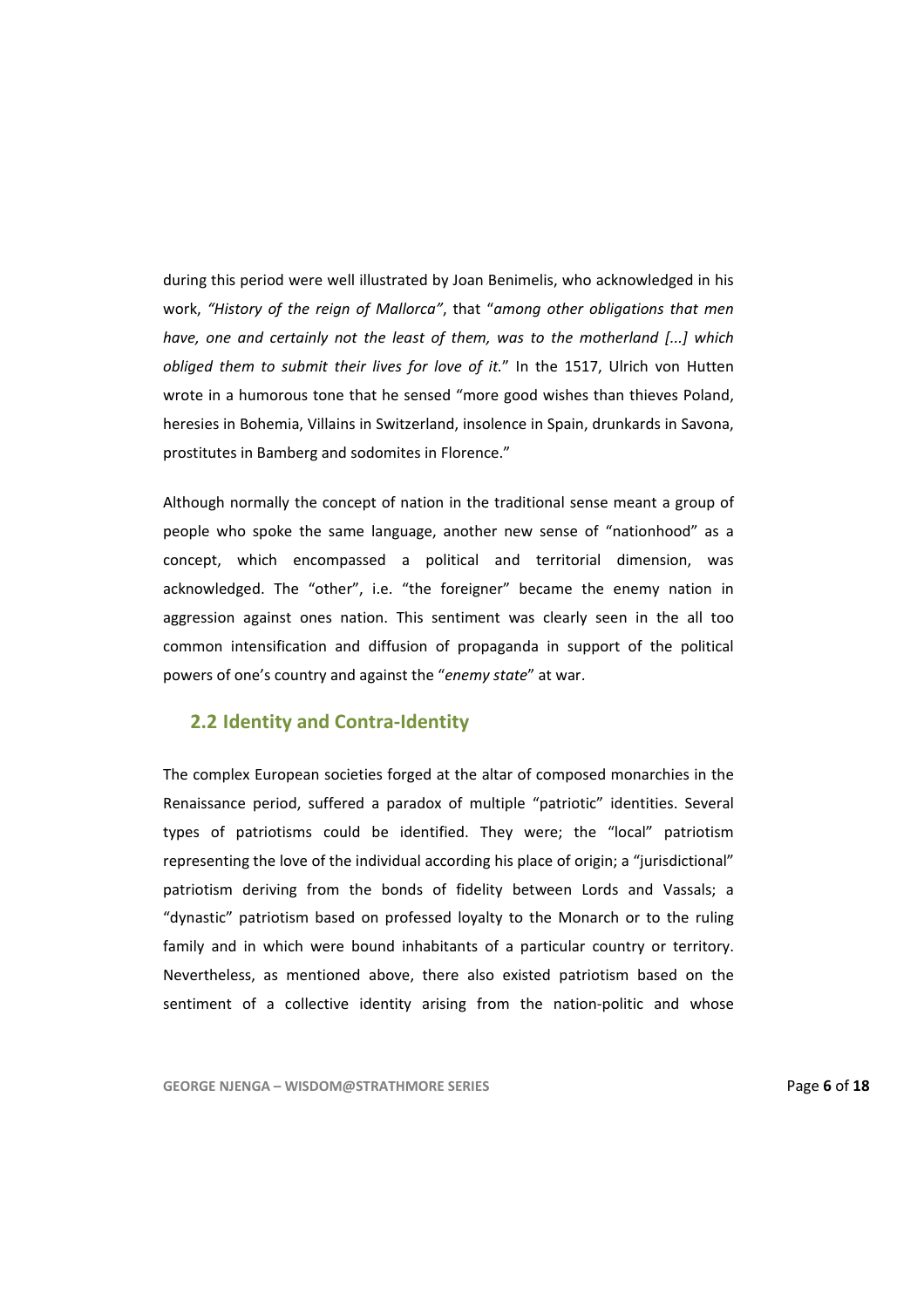institutions, laws and privileges went hand in hand with the language and shared history.

The coexistence of all these "patriotisms" was common. However, coexistence of patriotism based on adherence to the nation‐politic and the dynastic patriotism was prone to disintegration due to strong internal tensions. Needless to say, the prevailing absolutist, centralist and assimilation tendencies of the Monarchs fostered the patriotism of the nation‐politic as a moral front in order to form the "new nation states". It is important to note that the national political patriotism at the beginning of the modern state was reserved to the elite who formed the institutional structures of the nation state. Later, these sentiments were generalised hidden under the auspices of the old concept of "Universal Christendom". The premise on which this type of patriotism grew was the all omnipresent state of war. In 1518, Erasmus of Rotterdam explains that there was also a sentimental sense in the patriotism of the national-politic. In his colloquiums he states that ""Practically all the Anglo‐Saxons hate to the Gauls and all the Gauls the Anglo‐Saxons, only for the reason of being such. The Irish, indeed by being such, hate to Britons, the Italians the Germans, the Slavs the Swiss and thus it will be always."

# **2.3 The Frontiers**

Soon the primitive concept of boarders as frontiers emerged. Cartography was significantly developed in the  $14<sup>th</sup>$  Century. Maps and atlases became symbols and instruments of political and military strategy for the monarchs and statesmen; but also to locate individuals in a defined territory and identification of the state. More than fixed and impermeable, the borders were elastic and porous. The political territories still did not have "a linear" definition as they had in the definition of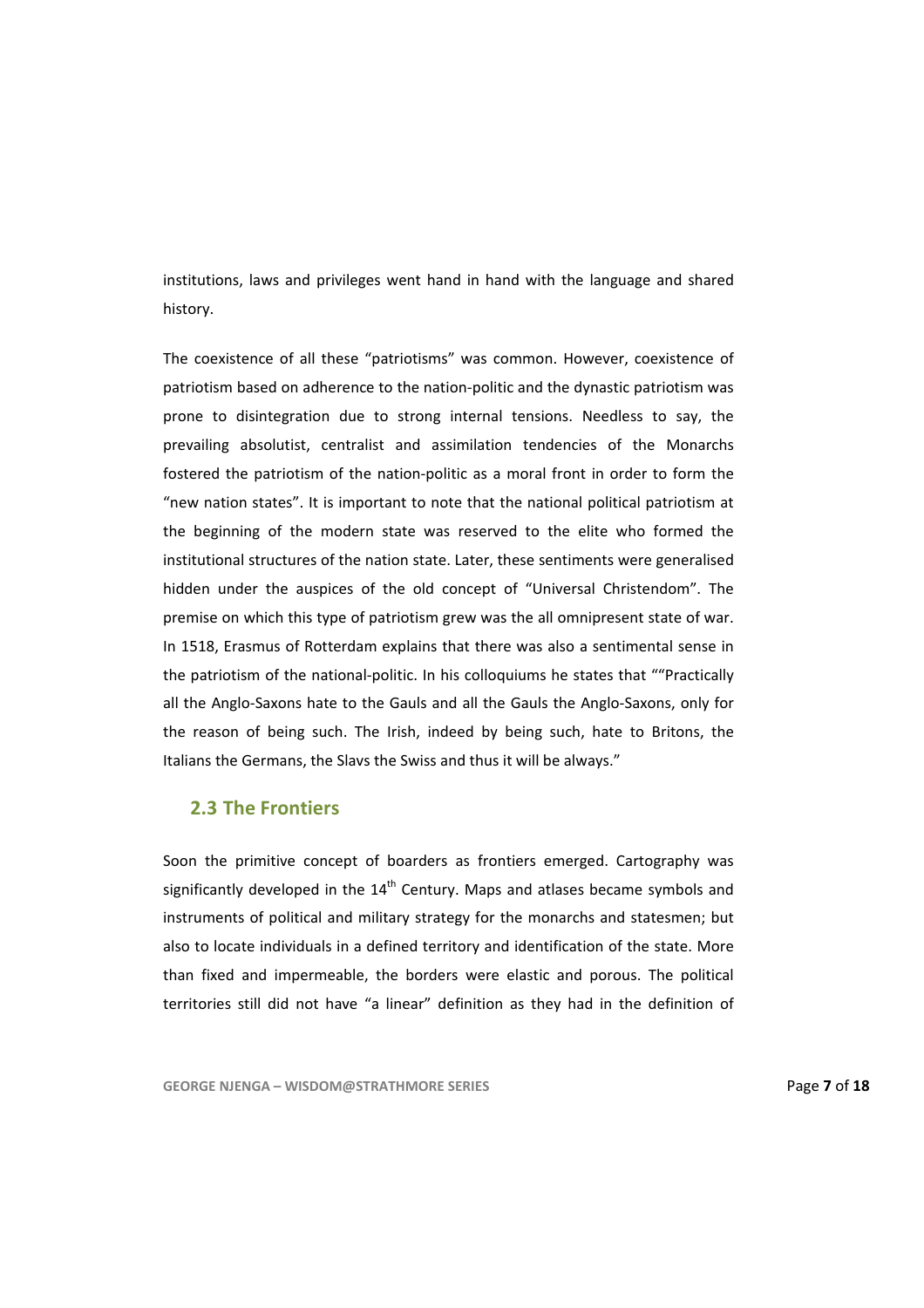border of  $18<sup>th</sup>$  Century. There was linguistic continuity, jurisdictional enclaves in the other "side" and territorial vindications was an object of long disputes, etc. In texts of those primitive geographers there is an interpretation and an appropriation of the "space" in which they construed economic, physical and human geography, and define the owners were they the "French", the "English" or the "Scots. They also often made an anthropological identification.

### **2.4 Culture, History and Language**

One of the characteristics of the High Modern Age is the reinforcement of the bonds between political power and culture. All the powers of a nation state, whether central, regional or local, created symbols and cultural references. The role that history and the historians had in the transformation of the national consciences was without a doubt very important, up to the point that Bernard Guenée affirmed that "in a certain sense, it was the historians who created the nations". The ruling nation state was idealised and mystified through recounting the past. The cultural values of "humanism" re‐evaluated the past. Many humanists and scholars entered "pre‐ eminent battles" to vindicate the antiquity, religiosity and historical feats of their nation, thereby proclaiming their superiority with over the neighbouring communities. The past history of "nations" also appeared in support for the national state.

To this set of myths and symbols that gave a sense to the own past, it is necessary to add equally essential other to it: the one of the language. In the  $16<sup>th</sup>$  Century there was a decisive impulse of great European national Literatures: it was the century of Ariosto, Camoens, Cervantes, Ronsard, Rabelais, San Juan de la Cruz and Shakespeare. Thus, for example, by edict of Villiers - Cotteréts (1539), Francisco I

**GEORGE NJENGA – WISDOM@STRATHMORE SERIES** Page **8** of **18**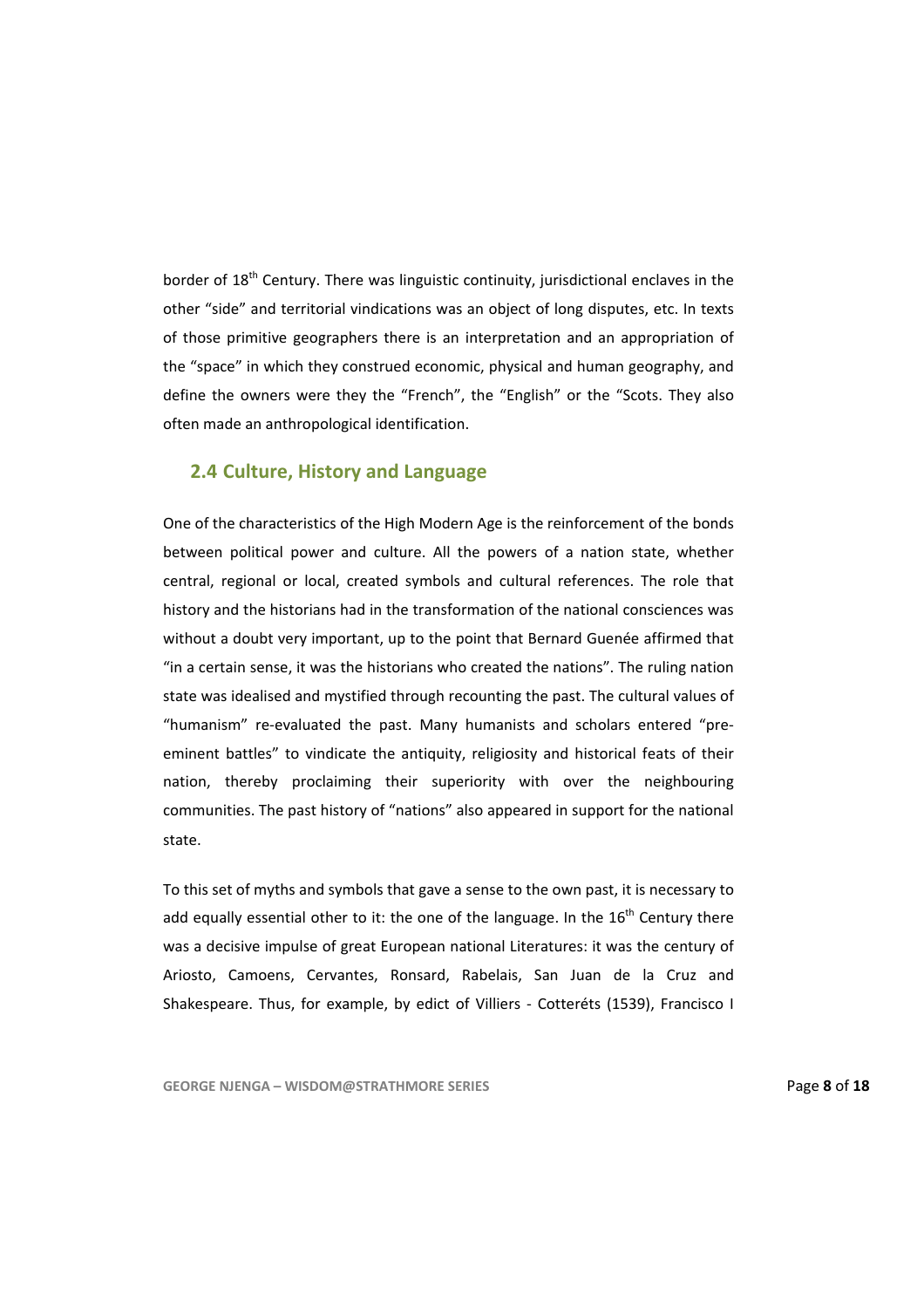imposed the use of the language of the Island of France instead of Latin in writings of judges and the notaries of the entire kingdom.

# **2.5 The structures of the state**

The development of monarchic power went together with the development of centralized organs of government and justice, of a bureaucracy of civil employees, fortified instruments of the foreign policy – diplomacy ‐ and army and of a property and fiscal policy that had many challenges facing the increasing costs of the regional conflicts. And, to a certain extent, one can affirm that the almost permanent state if war was the main factor that stimulated the appearance of the essential structures of the European modern states.

### **3. The Court and the Central Organs of Government**

The court that had evolved from the "medieval royal house" was an exhibition and image of royal power, because it was the centre or power of Government. It was well organised and was adorned with the appropriate protocol, festive and religious ceremonies among other things. There were elaborate norms of conduct by which the councillors of the court perfected their routine. These codes would be well written later as is manifested by "The Courtesan" of Balthazar of Castiglione in 1528. The role of the monarch in the courts was that of protector of the citizens.

In her were located, not only the organs of the central administration, the royal house. It was the scene of contact and transaction between the political crown and elites. The court served to domesticate the aristocracy, and as a bastion to press for

**GEORGE NJENGA – WISDOM@STRATHMORE SERIES** Page **9** of **18**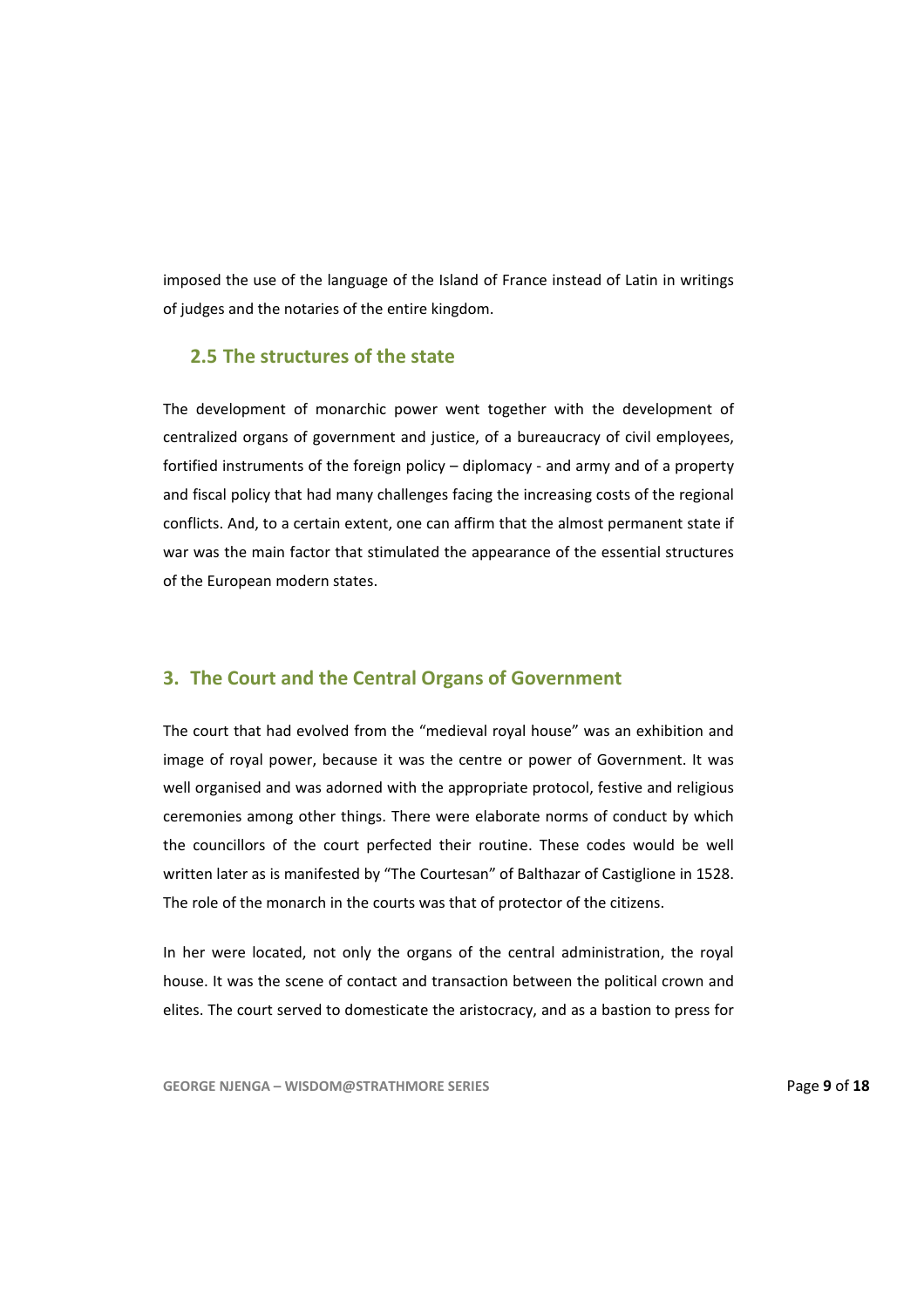and to agree with the royal power. At the end of  $16<sup>th</sup>$  century, the courts of London, Madrid, Vienna, Stockholm and Paris were already considerably large at times comprising of several hundreds of members. The Viennese imperial court already counted on 451 persons in 1554 and 531 in 1576.

The growth of Monarchical power went hand in hand with the growth of the central institutions of governance. The typical advisory system of the European monarchies was an inheritance of the feudal duty of the conciliator. It was subdivided into several institutions or councils destined to governance and justice in the territories they integrated; to take care of specific departments, like property; to administrative agencies of a collegiate character, mainly exercised by jurists who, through documents called "consultations", exerted counselling functions while the monarch made decisions of governance. To a certain extent, these councils can be considered as the embryo or precedent of the future ministries. In its classic sense, the Council and advisors of the Valencian Prince Fadrique Furió Ceriol (1559) defined a councillor as, "the advisor to the Prince in almost every sense of his, understanding, memory, eyes, ears, voice, feet and hands". The enormous complexity of this system of government signalled the advent of secretaries ‐ civil servants - in charge of connecting the councillor with the king. It is the secretaries who completed the fundamental pieces of the institutional gear.

### **3.1 The Bureaucracy**

Unlike the medieval period where the men and means of administration and economy were relatively few, in the "new modern age", and especially starting from the  $15<sup>th</sup>$  Century, the function of state administration expanded significantly; firstly in administrative requirements as a result of growth and secondly, to enable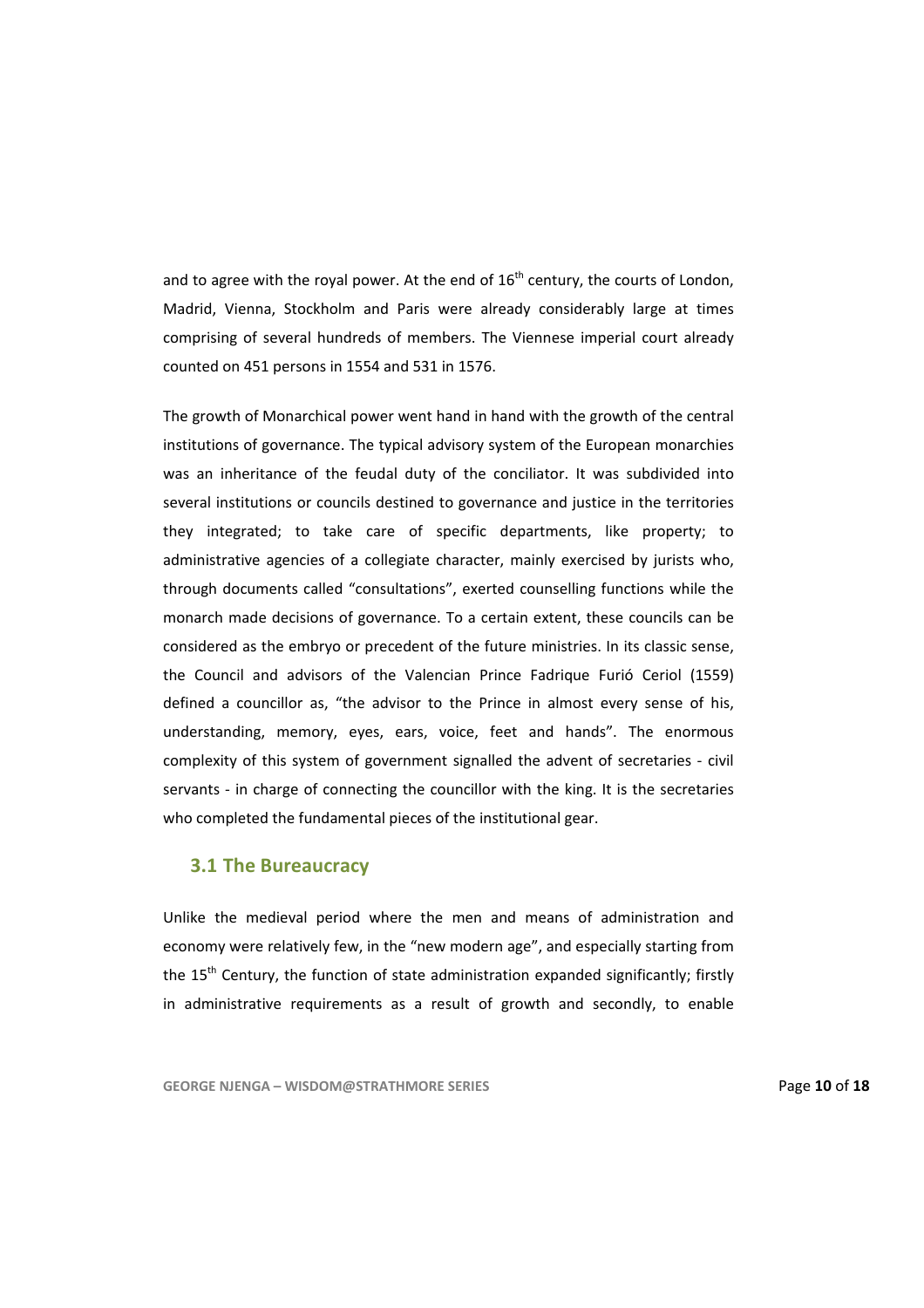strengthen the hegemony of the Monarchs. While, in a sense, the expansion and extension of the central administration augmented the power of the Kings and encouraged the assimilation of the autonomous provinces, it also on the other hand weakened the power of control of the Kings. The power was diffused through the bureaucratic system into the hands of the central administration (Civil servants), bringing in many more of the lower nobility and bourgeoisie.

Although hegemony was extended as the central administration expanded, that does not mean that the autonomous provinces (estamentales) suffered. There was a general consensus of the mutual help and strengthening. The positions or offices that these servants of the king carried out were still impregnated with elements of the feudal world. It is certain that the officials of the king exerted a public function, but it was based on a relation of fidelity with the monarch and had a patrimonial conception with respect to the offices enjoyed. It is true that in the formation of councils of governance, including the juries, the autonomous states provided the personnel from their own lineages. For instance, in England the position of judge of peace was exclusive to gentry.

Gaining positions in the bureaucratic system was an advantage and a desire for many gentry and therefore resulted in the sale of public offices. As it is known, the sales of offices public, already existing in the low-medieval period, became general at this time of affirmation of the great monarchies. In France, Francisco I ordered the creation of a specific department in 1523, Recette de Parties Casuelles, to collect the numerous incomes derived from the sale of positions public. Despite this we can surmise that the monarchic institution ended up being weaker in its social rooting as well as its instruments of control on that same society, as in the case of

**GEORGE NJENGA – WISDOM@STRATHMORE SERIES** Page **11** of **18**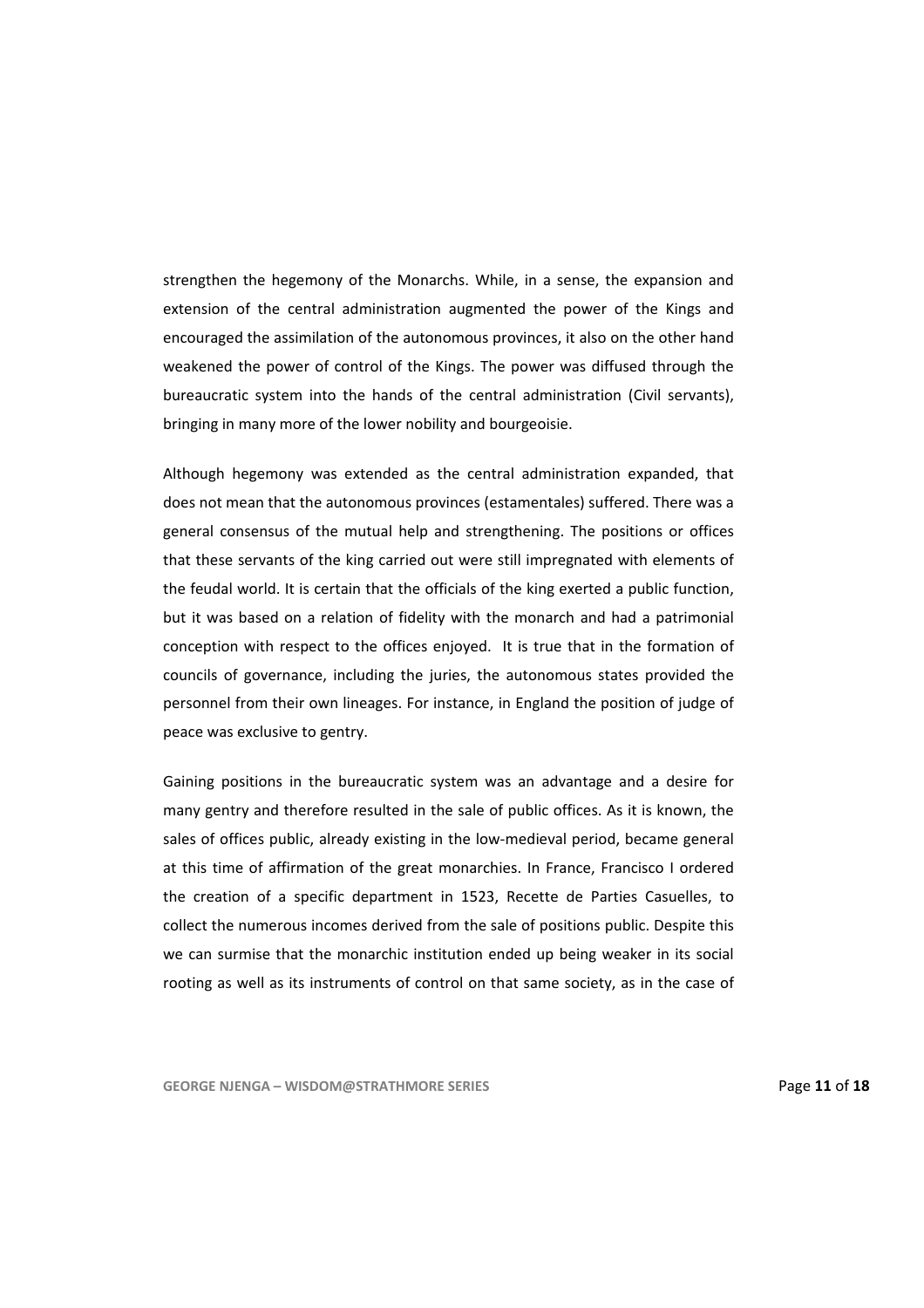England, but it seems unquestionable that, simultaneously, the venal bureaucracy contributed to strengthen to the royal power.

### **3.2 Diplomacy**

From the Renaissance period, the states, as organizations of power, had to take care of international relationships necessitated by the opening‐up of the international world. Foreign policy was intricately inserted into the system of state plurality. Territories that were until then excluded from the Christian empires were now part of the literature and hegemony of the European states. The instrument used to strengthen foreign relations, which arose after the "explosion of the Christian nucleus" of the medieval times, was, as expressed by Jean Delumeau, diplomacy. Italians first and then the French and Spaniards and last of all the Russian Czars, began to name ambassadors. The extraordinary missions of the Monarchs were left to the special envoys. In the middle of the  $15<sup>th</sup>$  Century, the resident ambassador was a servant of the interests of his prince living in the foreign courts, whose work was to get information, to influence in the process of political et cetera, decision making; whereas the plenipotentiaries envoys were authorized to reach agreements and to close treaties, taking from the court of his prince instructions and detailed powers of attorney. Soon writers, such as Torcuato Tasso in *Il Messagero ‐The messenger*, drew up a behaviour model in which the Diplomat had to be equipped with qualities like the grace, the eloquence and the ability to hide the ones own interests while discover the foreigner's. Diplomacy was in essence, an art.

Together with this growth of diplomacy, the most powerful European monarchies developed networks of agents, spies, correspondents and informers who, to obtain

**GEORGE NJENGA – WISDOM@STRATHMORE SERIES** Page **12** of **18**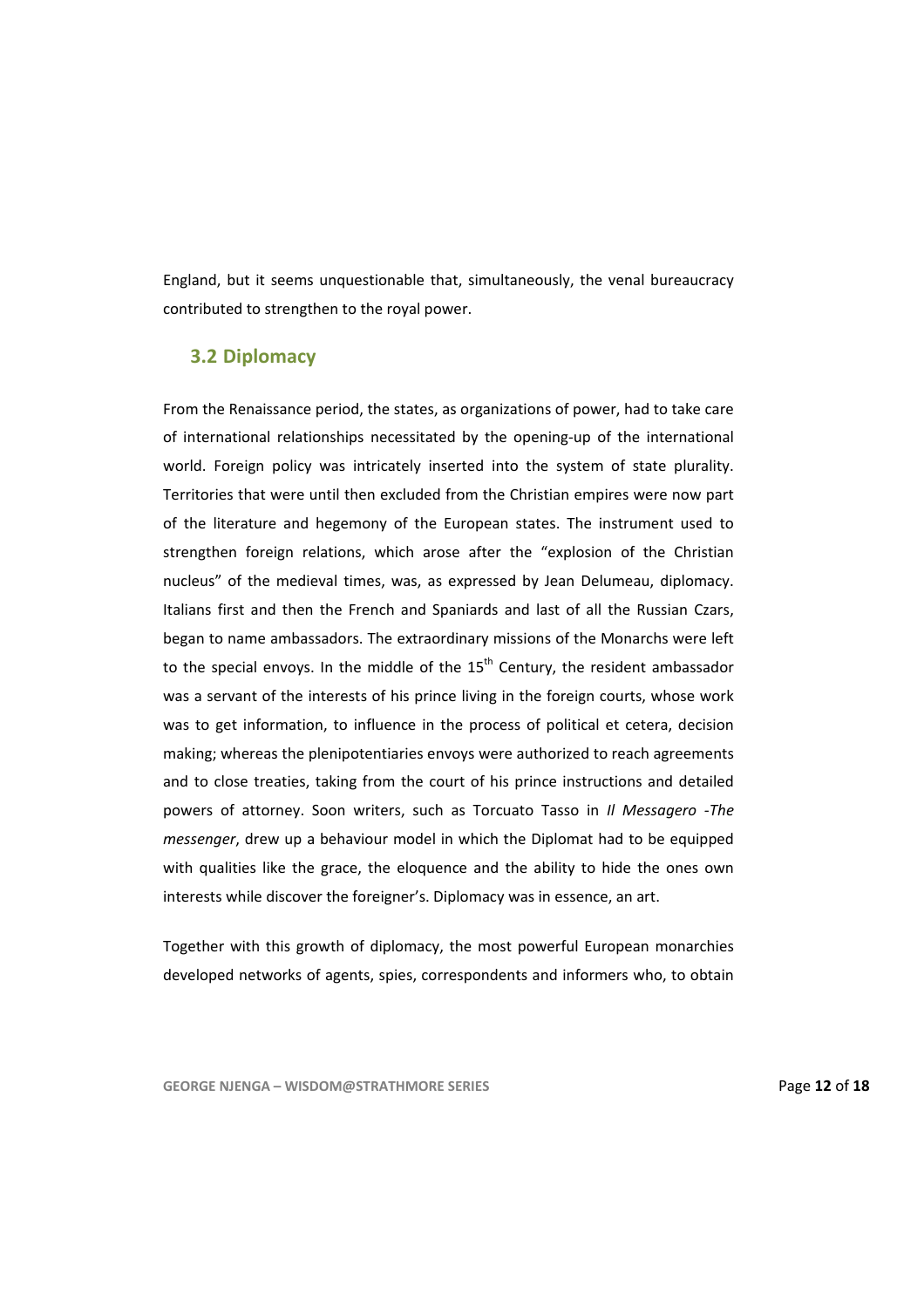and to analyze all class of information, what Miguel Echevarría Angel defined as the "secret diplomacy".

## **3.3 The Armies**

Someone calculated that the  $16<sup>th</sup>$  century had less than ten years of complete peace, and that in the  $17<sup>th</sup>$  century only they were only four. In brief there was intense conflict caused by; patrimonial pretensions of the European dynasties that aspired to enlarge their territorial dominions, religious confrontations that exploded with the sprouting of the Lutheranism, pressures opposed towards integration and the political disintegration in Europe of "compound monarchies", institutionally, politically and ethnically. The treasuries and fiscal-financial systems, government and administration organs combined to organise armies for protection of the state and support the expansionist policies. The war in turn, from  $15<sup>th</sup>$  century had a strong impact on the economic, political and social life of the Europe of the Renaissance. In the course of  $16<sup>th</sup>$  and  $17<sup>th</sup>$  Centuries the predictions of Machiavelli became reality. Modern military models have their roots in the  $15<sup>th</sup>$  century. Fortifications and defensive constructions in brick, with bastions provided with artillery and defendants with wide pits guaranteed defensive superiority of tactics in case of a siege during warfare. The size and composition of the armies as well as in the character of the wars changed;

- 1. In the first place, shadowing the cavalry exited as an important tactic in battle;
- 2. Secondly, wall works improved technically until such a point that they could repulse any attack.
- 3. The military wore down if it was not extended and enormous and in turn this increased the costs of the campaigns;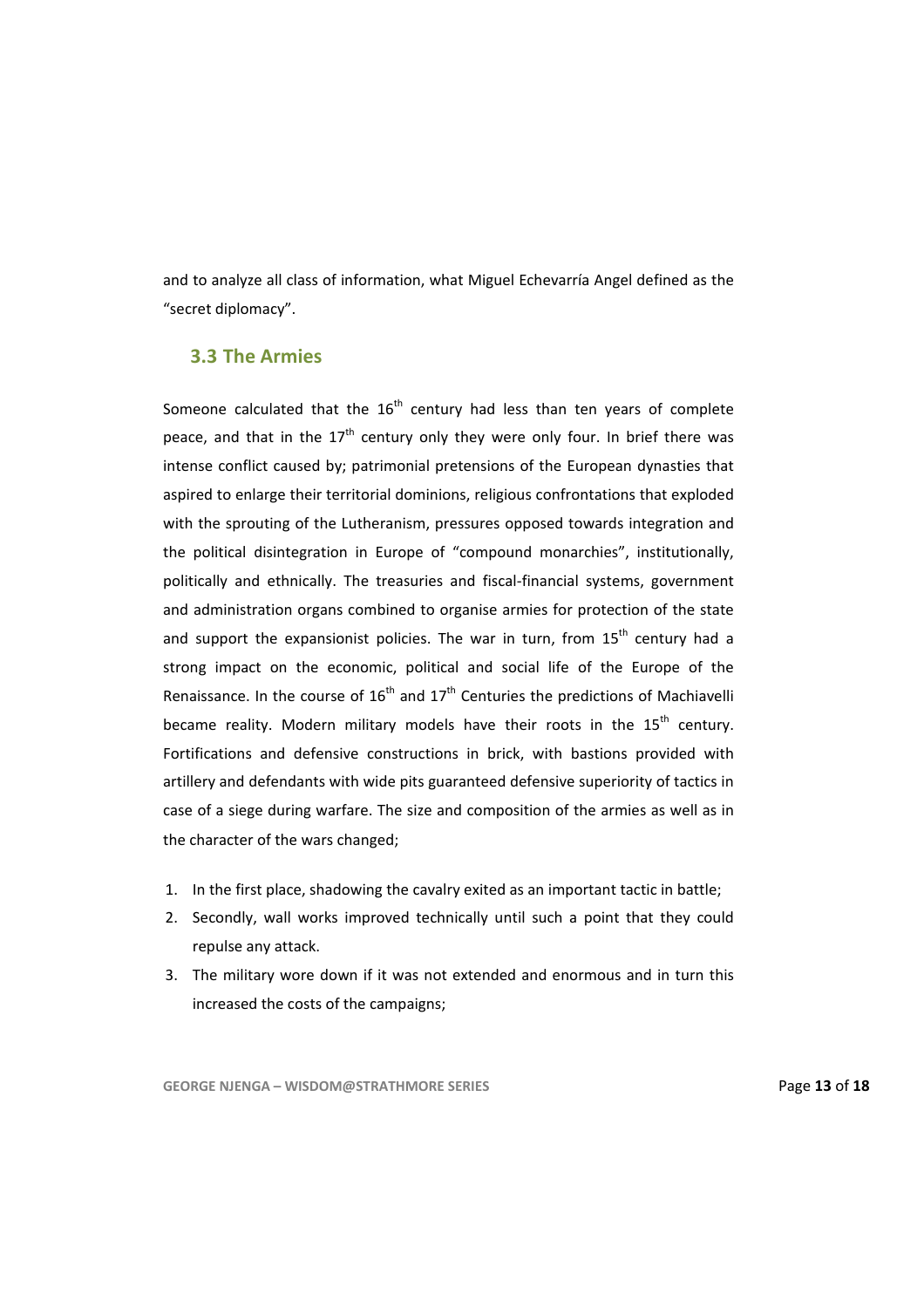4. Finally the quality of the artillery prevailed and each time more extensively employed depending as much on the number of sieges as in open battles.

In the meantime, European kingdoms increased their foreign expansion in the  $15<sup>th</sup>$ Century; the Portuguese and the Spanish Monarchies first and later Holland, England and France. They created very remote empires of the continent. The marine and colonial disputes complemented their terrestrial wars. Although these Maritime empires did not contribute to the conformation of the state structures in the same measure the terrestrial war did, it served to the development of a solid navy and the extension of the number of civil employees and control systems they demanded. These new colonies were a source of wealth. For the Hispanic Monarchy, the American gold and silver reinforced the continuance of its extensive hegemony.

# **3.4 Properties and Finance**

The European Monarchies needed a permanent and alternative source of state income to finance the expanded central administration structures and war. However, there were numerous limitations;

1. In the first place, the Medieval age doctrine that the King had to be contented with income from his own patrimony and income from his sovereignty. But this had many exemptions besides being very small. For example, Monopolies of the mines, taxes on commercial income, salt mines were exempted. Besides income from the autonomous provinces were subject to negotiations. Most of all the main source of income would come from the Agricultural produce which had its owners.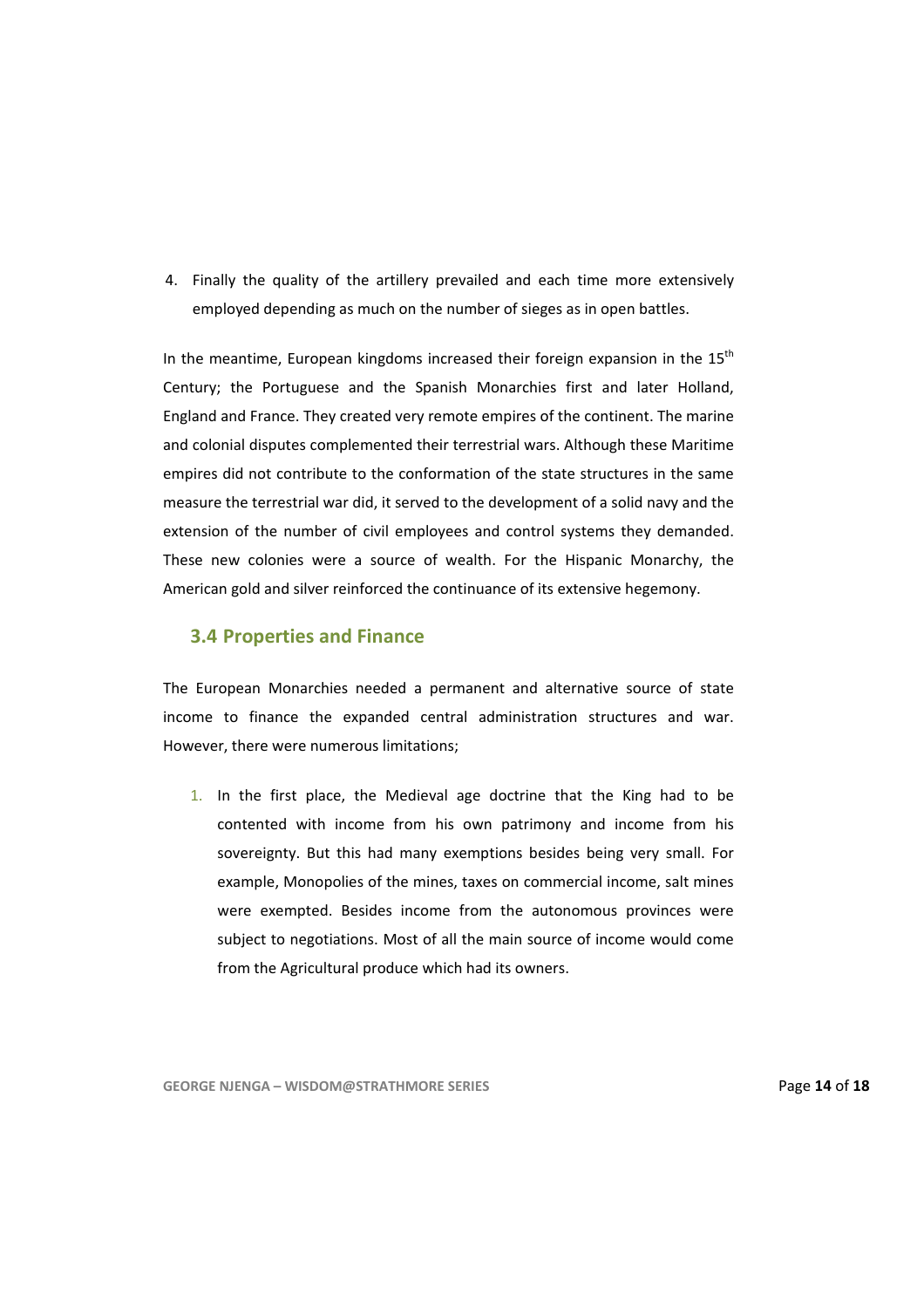- 2. Secondly, states and monarchies had a legal limitation on the fiscal privileges of autonomous provinces or corporative structures in urban areas which had a restricted social tax base.
- 3. An administrative limitation also existed, because of the development of bureaucratic apparatus was insufficient to collect the income. Consequently, the monarchies had to decentralize or to privatize many of these functions.
- 4. There were also different fiscal systems in the different provinces thanks to the inclusiveness and intensification of hegemonies.

These difficulties, however, did not hinder the primary objective of the monarchs which was to strengthen the state income. Hence, during King Henry VIII's (1485-1509) reign, the income from territories of the crown and the feudal claims were tripled from 52,000 pounds to 142,000 pounds a year, nay even with negotiations between the crown and the representatives of the regional states and the oligarchies in commerce. Nevertheless, it was insufficient, since in the expenses exceeded the income.

Consequently, the monarchies were forced to resort to international credit with private banks. Thus, Carlos V received contractual loans in the form of seats valued at 28.8 ducados million, committing to paying an average interest rate of the 31.7 percent. This interplay between state finance and private banks served to strengthen sovereign relations. Another source of income was principally that of taxing the import and export of commercial goods passing ones territory. Only those ships, for instance, in which the Captain, the flag and the goods belonged to the state, were exempt from tax.

**GEORGE NJENGA – WISDOM@STRATHMORE SERIES** Page **15** of **18**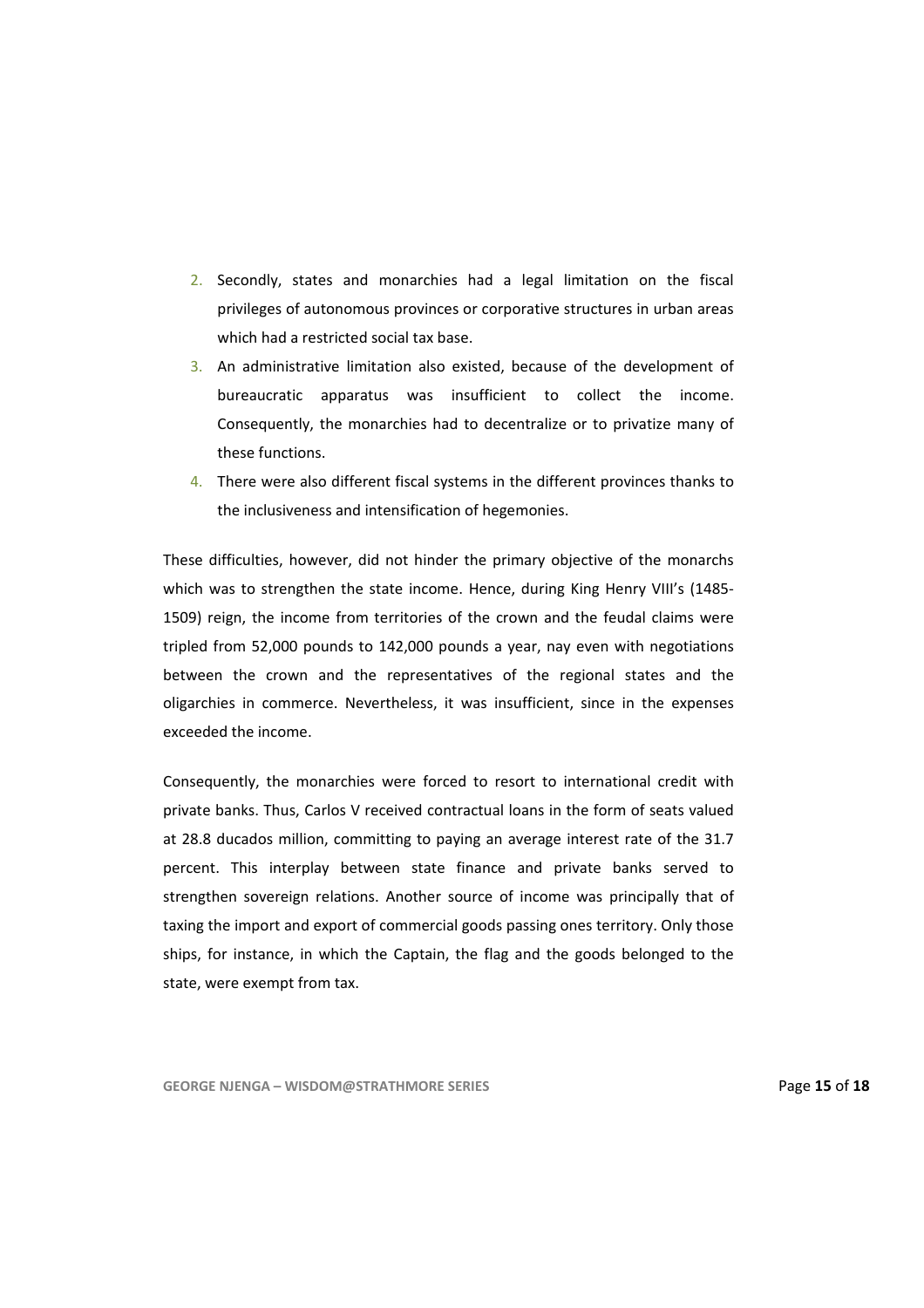#### **4. The relations between the states**

In the  $16<sup>th</sup>$  and  $17<sup>th</sup>$  Centuries, European states were still dotted with fragile and limited state policies and structures. If on the one hand the regal power was extraordinarily reinforced by the court, the bureaucracy, the army and the diplomacy; on the other hand, the plurality of stately and municipal jurisdictions, privileges and the sovereignty ties continued. Uprisings in defence of the autonomous provinces and in retribution for increased taxes were a commonality. Besides, the demarcations of what would be called a state oscillated in theory between those who used the term modern state to refer to any hegemony and those who would not concede the name state to any amorphous territory so considered by the ruling class. The presence of war helped to distinguish the presence of one state from another, and therefore the need to find an appropriate legal basis of distinguishing them. There was a plurality of states certainly.

## **4.1 Challenges of the New Monarchies**

The Tudors and Stuarts in England and the Valois and Bourbons in France were a clear example of authoritarian national monarchies. These monarchies were based on more or less compact territorial units unlike the Hispanic state, thanks to the conquests of Carlos V. The relations between these states were made even more difficult by the limitations of communication between territories and the defence of the Christian hegemony in light of the Lutheran uprising. This ideal of Christian Empire was augmented by Carlos V when he fought the advance of the Turkish

**GEORGE NJENGA – WISDOM@STRATHMORE SERIES** Page **16** of **18**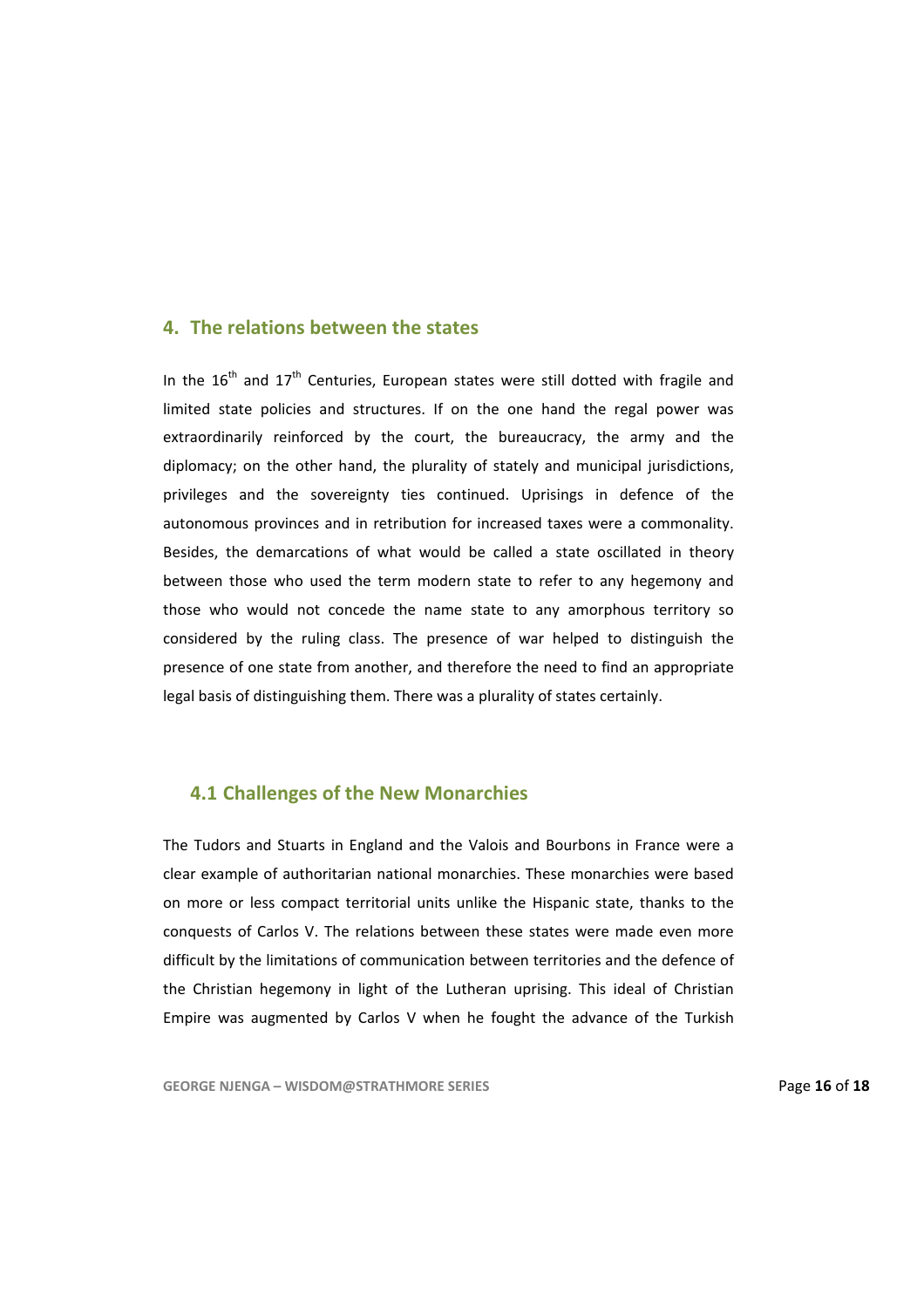moors. As a result of this ideal the monarchs tried to submit the princes to the authority of the imperators. The result was anachronistic and chimerical state of affairs since the Princes did not submit. Lutheranism encouraged the augmentation of the governing Prince's power. The Anabaptists, a new schism, questioned the purpose of Christian hegemony and the rights of the pope over the clergy and the poor German masses and interpreted the Kingdom of God in light of the equality and commonality of goods. As a consequence, Germany revolted. The Church lost its properties in the process at the altar of the liberated German states. The principle of *"cuius regio, eius religio* – he who reigns, so his religion", granted the princes and gentlemen of the Holy Empire the freedom to choose their religion and to impose it on their subjects and this was a testimony of the new affirmation of the state.

### **4.2 International Law**

The vanguards of the political currents of thought in  $16<sup>th</sup>$  century, that is the authors of the Spanish school of scholasticism, were against the universal jurisdiction of the emperor and denied the Papacy any temporary power on the Christian princes. Its interference was only justifiable when the spiritual aims were threatened. The elevation of autonomous states with autonomous lordship gave way to the international principles of state relationships as proposed by the Dominican Francisco de Vitoria (1483‐1546). This new ideal called for an *Ius gentium – law of the people*, that would govern all the people of the earth and the *Ius Communicationis – Law of movement*, which would answer the questions of free movement between one state and another. This in turn opened the way for free trade and emigration between regions. Later, Jesuits, Luis de Molina (1535‐1600) and Francisco Suarez (1548-1617), although following many aspects of the theories

**GEORGE NJENGA – WISDOM@STRATHMORE SERIES** Page **17** of **18**